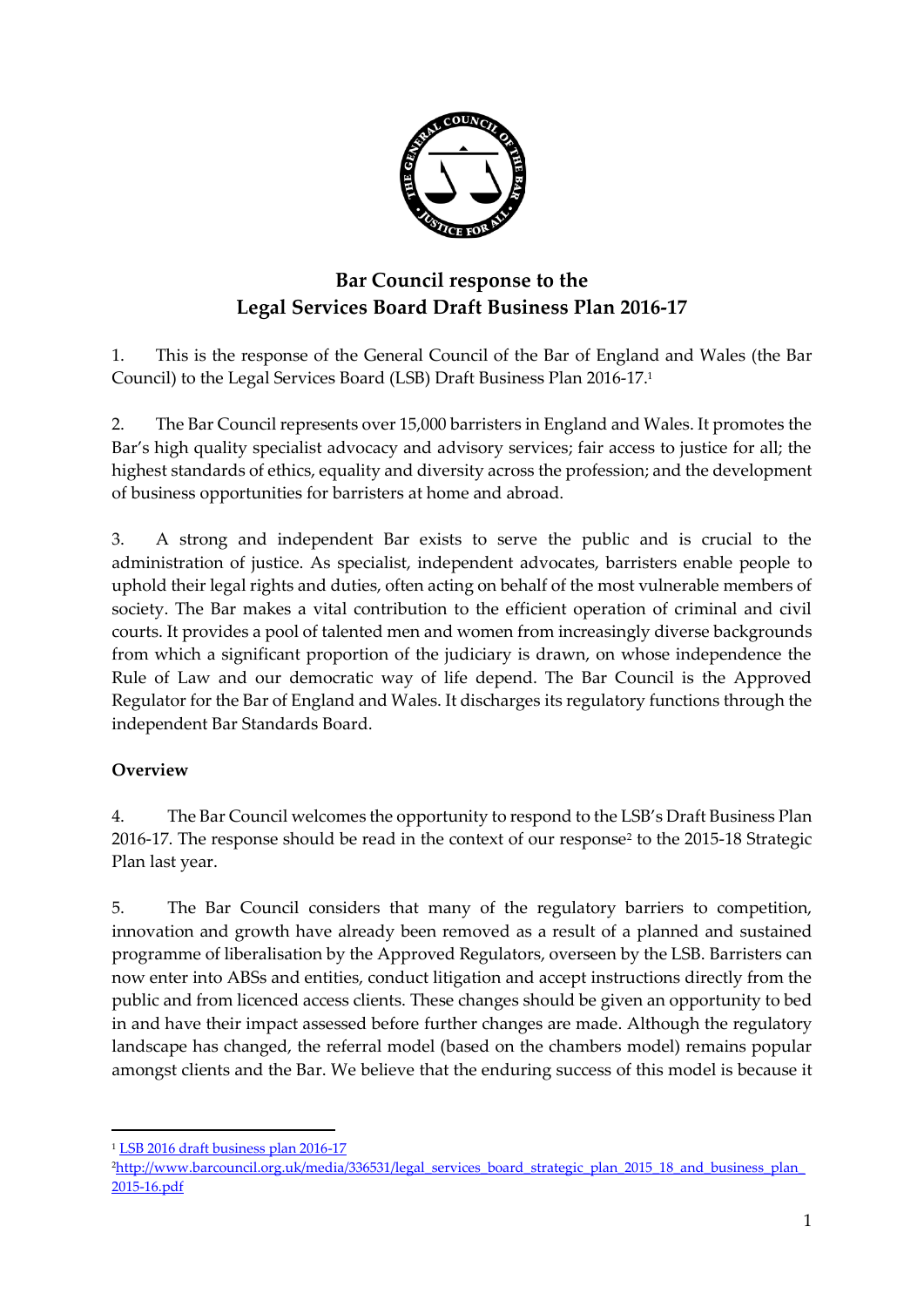fosters a culture of excellence and as a result of low overheads, flexibility and low risk of conflicts.

6. The Bar Council supports the LSB's intention to improve scrutiny of regulatory costs and hold the regulators to account for their performance. This is because the Bar Council is concerned that the BSB is expanding the scope of its activity into areas that are the responsibility of, and best suited to be undertaken by, the Bar Council, for example in relation to education, rule of law policy work and equality and diversity.

7. The Bar Council is not in favour of further regulatory independence. We do not think it is helpful that the LSB and BSB are calling for this ahead of the Government's consultation on the matter and in isolation from the whole regulatory framework underpinned by the LSA 2007. There is no convincing evidence that the work of the BSB has been hampered by the role of the Bar Council as specified under the Act and there is, therefore, no case for taking steps to make the BSB completely separate.

8. The wider context of cuts to legal aid and increases in court and tribunal fees is also important to consider when looking at access to justice. Whilst the statute requires that regulators' professional bodies and legal service providers play a role in increasing access to justice, it should not be and cannot be solely their responsibility to address this fundamental rule of law issue.

9. Whilst remunerated McKenzie friends can play a role in assisting litigants in person they pose a significant risk because of the absence of regulation, or of any requirement to maintain professional indemnity insurance cover and because their clients are unable to achieve satisfactory redress when they have cause to be dissatisfied with the service they receive. For these reasons the Bar Council welcomes the LSB's proposal to protect consumers who are using unregulated legal providers. Similarly the Bar Council supports the LSB's plans to commission research into vulnerable clients.

9. In our response to the LSB's Draft Strategic Plan 2015-2018 and Business Plan 2015- 2016 we expressed concern that the plans did not 'make any reference to the long-term ambition to find a framework which no longer requires the services of the Legal Services Board.' We expected such a plan to be present in a strategic plan spanning a three-year period. We note that there is no reference to this in this year's business plan either and we would be interested to learn what the LSB's plans are in this regard.

# **1. Do you have any comments on the proposed work plan?**

# **Theme 1-Breaking down the regulatory barriers to competition, innovation and growth**

10. The Bar Council believes that the legal services market has already undergone a high degree of liberalisation in recent years. Focussing on the Bar, barristers can already become authorised to conduct litigation, undertake public and licenced access work in which they work directly with the consumers of legal services, form entities and establish ABSs. The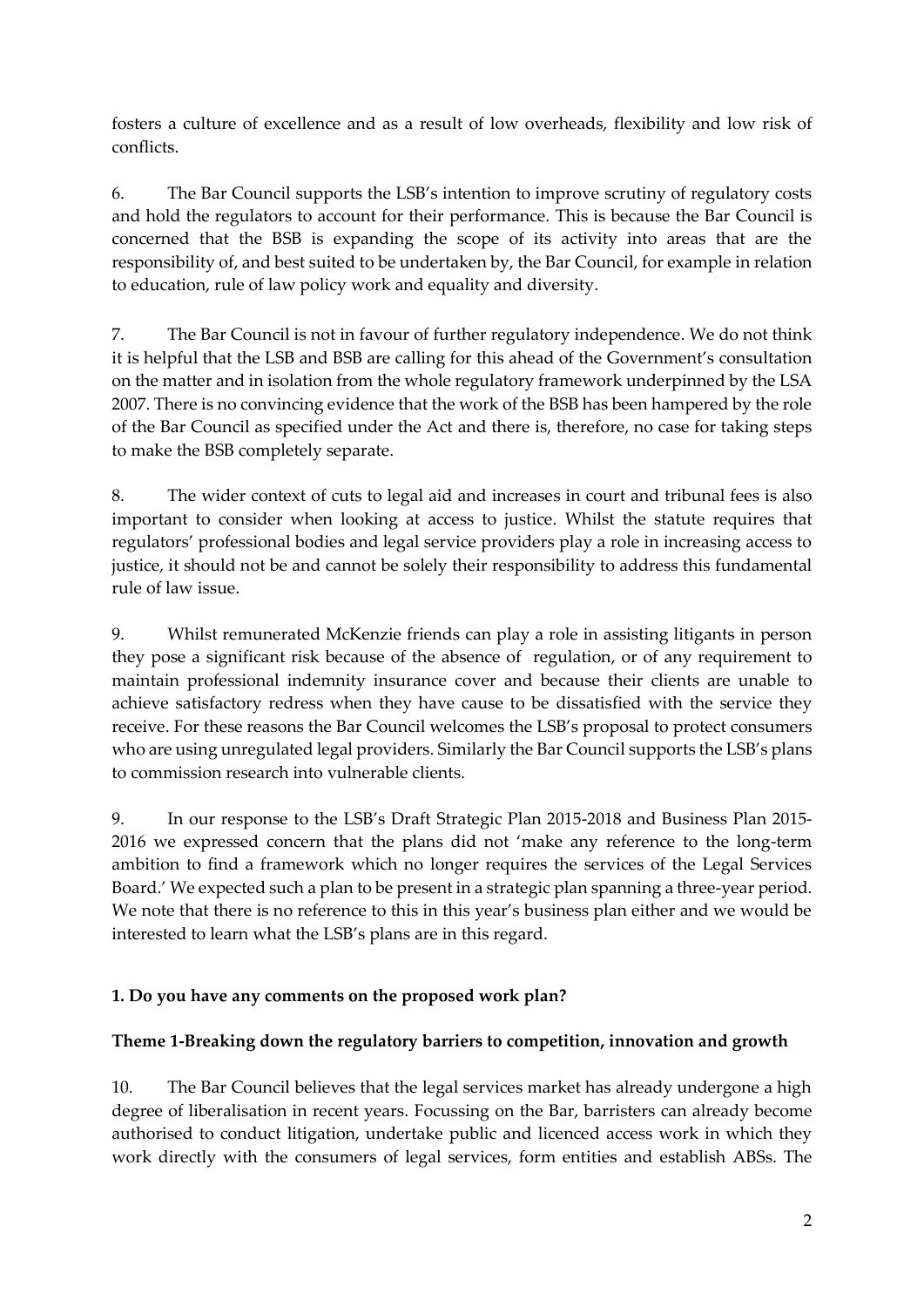removal of regulatory barriers has enabled the Bar to offer a wider array of services to clients and ultimately increases consumer choice.

11. The Bar Council considers that the referral model is still the most efficient business model for the client. It enables targeted access to a wide range of competing specialist legal advice and advocacy services at low cost. As barristers within chambers are self-employed the potential for conflicts is much reduced, enabling greater consumer choice. This is particularly important in highly specialist areas of law where only a handful of chambers operate. The chambers model is very lean with low overheads and can adapt swiftly to changing market conditions. Indeed a few chambers have set up annexes and entities that aim to tap into specific markets. For example 9 Bedford Row recently formed ABS 9 Jockey Fields Limited to focus on military law and through this structure they hope to refer work back to solicitors and tender for work more easily.

12. Dual practice enables barristers to work in both an employed and self-employed capacity, allowing them to adapt to the changing market and offer their legal services in more diverse ways.

13. We would therefore challenge the LSB's assertion that, "the market is moving away from traditional legal service structures defined by title, partnerships and chambers", and would ask where the evidence for this is. This may apply to many legal service providers but we question its application to the Bar. If anything, we are seeing chambers innovating and adapting in response to the market.

14. We are supportive of the LSB's aim to, "improve scrutiny of regulatory costs and identify opportunities for saving". We are concerned that the BSB is going beyond its core activities in the areas of education, equality and diversity and policy input into the rule of law and that this will unnecessarily increase costs. However any scrutiny ought to be conducted in a timely manner in order that the authorisation to practice process is not delayed.

15. We recognise that "simplified regulatory arrangements" might appear attractive in principle. However, the non-lawyer element of ABS may lead to a higher level of regulatory risk with the result that any simplification in regulation should seek to avoid reducing standards or weakening consumer protection.

16. The Bar Council is a strong advocate for regulation that is independent from government but disagrees with recent calls for greater independence of the BSB from the Bar Council. Our view is that, for the Bar and its clients, the arrangements for securing regulatory independence are working well. There is no convincing evidence that the work of the BSB has been hampered by the role of the Bar Council as specified under the Act or by the way the Bar Council has discharged its responsibilities. There is, therefore, no case for taking steps to make the BSB completely separate and to excise the Bar Council and the voice of profession from the regulatory structure set up in the LSA 2007. Further, we consider that it does not make sense to look at regulatory independence without a wholescale review of the Act and an examination of the roles of the regulatory and representative bodies.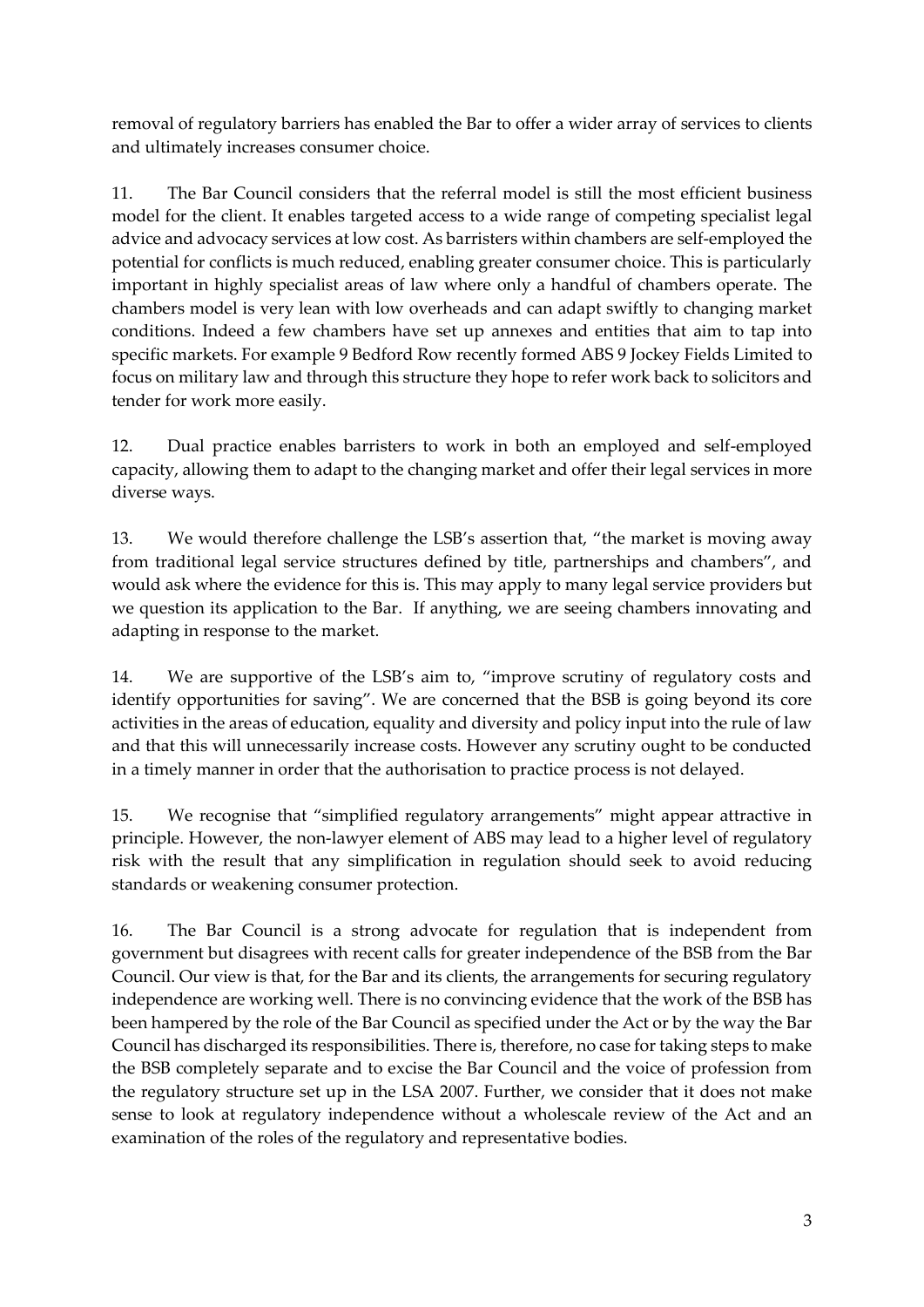### **Theme 2-Enabling the need for Legal Services to be met more effectively**

17. When considering how legal services needs can be addressed most effectively, it is important to avoid focusing entirely on the ability of legal services providers to address this need. The ability of consumers to access legal services is powerfully shaped by government policy. For example, recent changes have made it difficult for individuals and SMEs to gain access to legal services because of cost. The cuts to legal aid that took certain family and civil cases outside the scope of legal aid came about through the Legal Aid, Sentencing and Punishment of Offenders Act (LASPO) in 2012. Among other things, this has removed the ability of claimants and defendants to gain financial assistance for their legal representation in divorce, save for circumstances where there is an allegation of domestic abuse.

18. In addition, recent court and tribunal fee increases have made a court or tribunal case too expensive for some. Court fees for divorce have risen almost four-fold, from £140 to £550.<sup>3</sup> Employment tribunals have seen a 70% drop in claims in the last year. 4 It is thought that this is not attributable to spurious claims being deterred but rather by the substantial increase in tribunal fees making claims unaffordable. The Bar Council argues that such contextual factors ought to be borne in mind when considering how legal services needs can be addressed most effectively.

19. In the context of comparison websites, plainly consumers need to be able to make informed choices. When seeking legal services we think that there is already a wealth of information available to help them make that choice. In our recent response to the Competition and Markets Authority Market Study into the supply of legal services in England and Wales Statement of Scope we listed the many sources of information which consumers can use when seeking a barrister. Please see Annex A for a full list.

20. We would seek clarification on the level of information intended to be included on any comparison website. We would highlight the fact that all barristers' disciplinary records can be seen on the [BSB's Barristers' register](https://www.barstandardsboard.org.uk/regulatory-requirements/the-barristers), as commended in the recent report by the Legal Services Consumer Panel entitled, "Opening up data in legal services" 5 , and caution against duplication of effort which is a waste of resources and may make decision-making by consumers, confronted with similar information in different places, more difficult.

21. We would also point to the existence of the *public access portal*, a Bar Council search engine that lists public access qualified barristers, mediators and arbitrators. This is intended for use by members of the public who wish to instruct a barrister directly.

22. However the majority of consumers of barristers' services come via professional clients. They are usually sophisticated purchasers, who are well-versed in the different information sources and consequently well-qualified to make informed assessments of a

1

<sup>3</sup> [http://www.independent.co.uk/news/uk/politics/soaring-court-fees-will-discourage-ordinary-people-from](http://www.independent.co.uk/news/uk/politics/soaring-court-fees-will-discourage-ordinary-people-from-seeking-justice-a6835231.html)[seeking-justice-a6835231.html](http://www.independent.co.uk/news/uk/politics/soaring-court-fees-will-discourage-ordinary-people-from-seeking-justice-a6835231.html)

<sup>4</sup> *Ibid*

<sup>5</sup>[http://www.legalservicesconsumerpanel.org.uk/publications/research\\_and\\_reports/documents/OpenDatainLega](http://www.legalservicesconsumerpanel.org.uk/publications/research_and_reports/documents/OpenDatainLegalServicesFinal.pdf) [lServicesFinal.pdf](http://www.legalservicesconsumerpanel.org.uk/publications/research_and_reports/documents/OpenDatainLegalServicesFinal.pdf)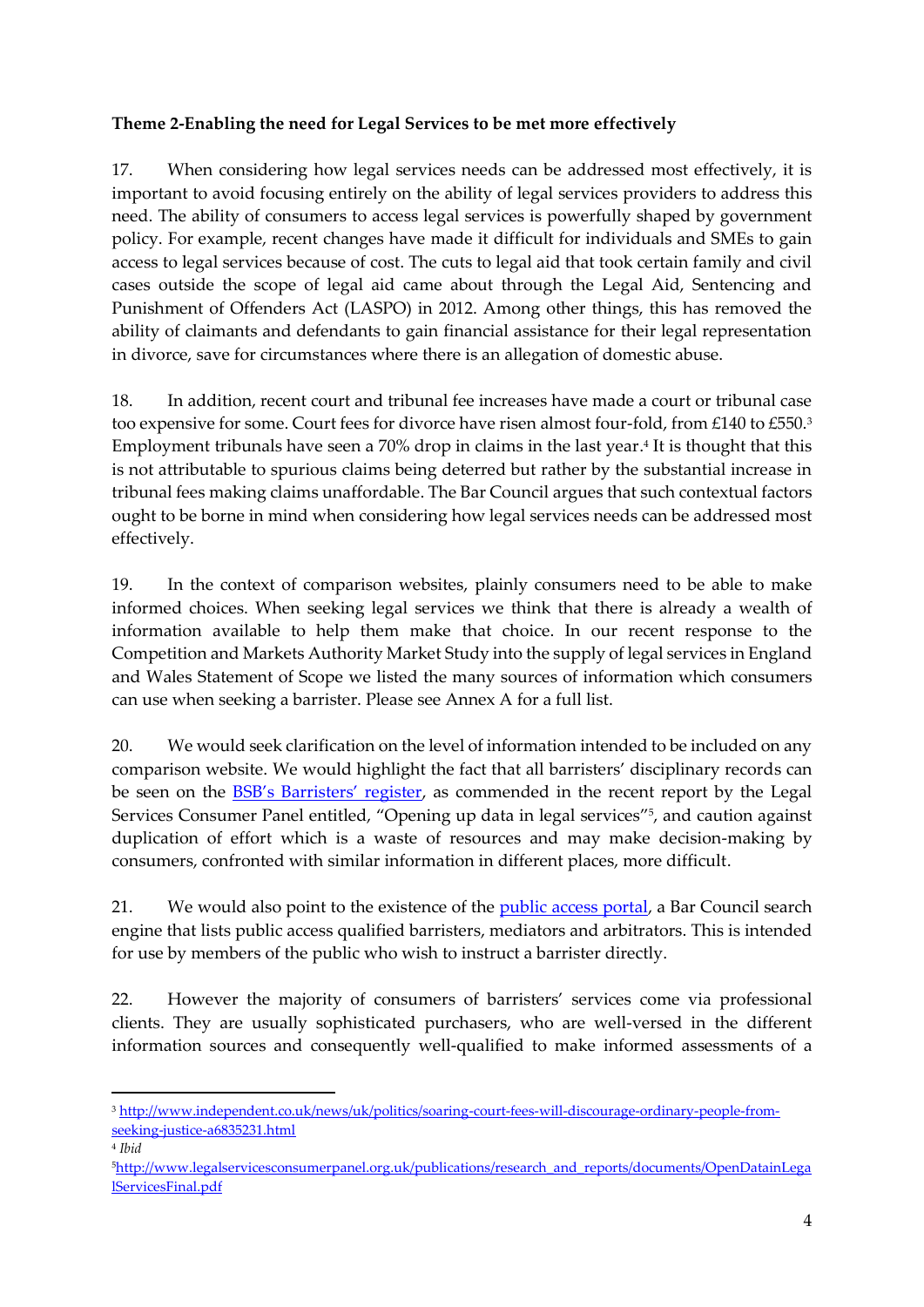barrister's quality and cost and to make a recommendation to their clients. Hence the need for further information is less than where members of the public instruct their lawyer directly.

23. The Bar Council is also concerned about the unregulated sector, in particular remunerated McKenzie friends who have no professional indemnity insurance, no ethical code to adhere to and who owe no duty to the court. As the LSB has acknowledged, consumers have no right to complain when they are dissatisfied with the service they have received. This state of affairs cannot be in the consumer or public interest. We are concerned that vulnerable clients are at particular risk.

24. Like the LSB, the Bar Council is committed to improving access to justice for vulnerable clients. It already delivers training for public access barristers in how to handle vulnerable clients and has a key role in the implementation of the vulnerable witness training programme for criminal barristers. It also supports the work of the Bar Pro Bono Unit and other pro-bono schemes whose clients are often vulnerable and have nowhere else to turn for legal advice. The Bar Council welcomes the LSB's intention to commission research into the experience of vulnerable consumers of legal services. In this connection it is important that the LSB considers the wider context in which legal services providers seek to address clients' needs by including consideration of the impact of legal aid cuts on vulnerable clients' ability to access legal advice and representation.

### **Theme 3- Performance, evaluation and oversight**

25. We wish to re-emphasise the points that the Bar Council has made in the past with respect to LSB's draft business and strategic plans that the LSB's core function is to exercise regulatory oversight. It is of paramount importance that regulation should be proportionate, reasonable and independent from government.

26. We note that the LSB states that it, "shares with the legal services regulators a regulatory objective to encourage an independent, strong, diverse and effective legal profession". In our response to the BSB's 2016-2018 Strategic Plan we expressed concern about the BSB's assertion that its role is to, "uphold our obligations under the LSA 2007 and the Equality Act 2010, promoting diversity in the profession and eliminating unlawful discrimination and equality of opportunity and fostering good relations between different groups". We consider that this interpretation of the BSB's role is too broad and would question the LSB's stated aim of promoting the role of regulators in driving improvement in this area. Whilst we would agree that the BSB should set regulatory standards in line with the aforementioned statutes and ensure compliance with the Equality and Diversity rules within the Handbook, we consider the active promotion of diversity objectives to be a task better suited to (and already being undertaken by) the Bar Council. Indeed in 2014 a Memorandum of Understanding (MoU) on diversity issues between the Bar Council and the BSB established the roles and responsibilities of each body. It was agreed that:

"(the) BSB will focus on its regulatory duties and Bar Council will focus on awareness raising, advice, support and dissemination of good practice."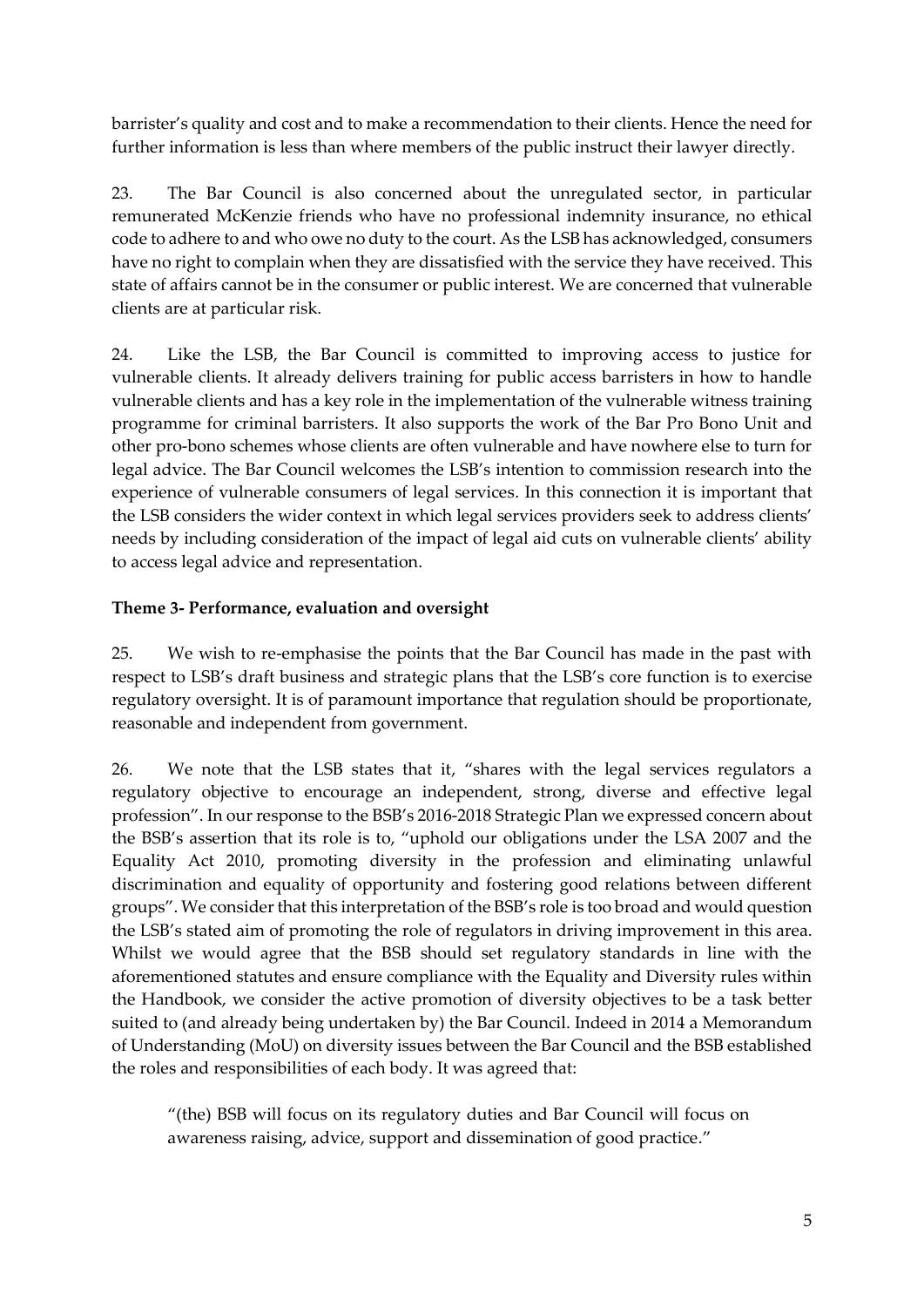27. At paragraph 25 of the BSB's strategic plan it is stated that, "We will promote good practice". The MoU clearly states development and dissemination of good practice as falling within the realm of the Bar Council and we are concerned that the BSB is going beyond the role established for it in the MoU and the LSA 2007. Any duplicative work would be an inefficient use of time and money. We urge the LSB, when considering the role of regulators on this subject, to ensure that the focus on diversity remains on regulatory duties and not on the promotion of best practice as undertaken by the Bar Council.

28. We have no issues with the proposed work plan with respect to the OLC.

29. With regard to concerns at paragraph 59 of the LSB's Draft Business Plan about, "regulatory arbitrage" from the Bar perspective, there is only a very narrow degree of overlap in regulation and this is only relevant in the area of regulated legal entities, which constitute a very small number of barristers. As the BSB can only regulate entities that focus on the provision of advocacy and litigation services and will only be able to regulate ABSs, if approved, with the same focus, that regulatory arbitrage is not a risk. Further, we have argued at length in previous responses, and more recently in our submission to the CMA, that regulation needs to be proportionate to the regulatory risk posed. Given that BSB-regulated entities and ABSs do not hold client money, this sets them apart from other entities regulated by other regulators. The risk posed to the public is lower and the level of regulation should reflect that. Regulation that is disproportionate in its effects restricts innovation and growth and is not in the interests of the public nor of the profession. The Bar Council agrees that where there are inconsistencies of regulation that need addressing, it is best that this be done by the frontline regulators working together, rather than by the LSB.

30. We consider that there is a strong case for a specialist regulator for barristers and entities focused on advocacy and litigation. A specialist regulator that is tailored to the activities that barristers undertake has the expertise, buy-in from the profession and is likely to regulate more effectively.

# **2. Do you have any comments on the research that we have proposed?**

31. The Bar Council fully supports evidence-based policymaking and considers that the proposed pieces of research entitled, "Regulatory issues for special bodies", and, "Vulnerable consumers", are potentially useful. Before we can comment meaningfully on these projects, we need further information about their aims and objectives, and the budgets assigned to them.

32. We are concerned that the proposal to conduct research entitled, "The Investor Perspective" goes beyond the core purpose of the LSB. We believe it is sufficient that entities and ABSs are permitted and that the market will determine how successful they are as businesses and the extent to which external investment is attracted to them.

33. We do not understand the purpose of the research entitled, "emerging market risks" and seek further clarification as to what this entails.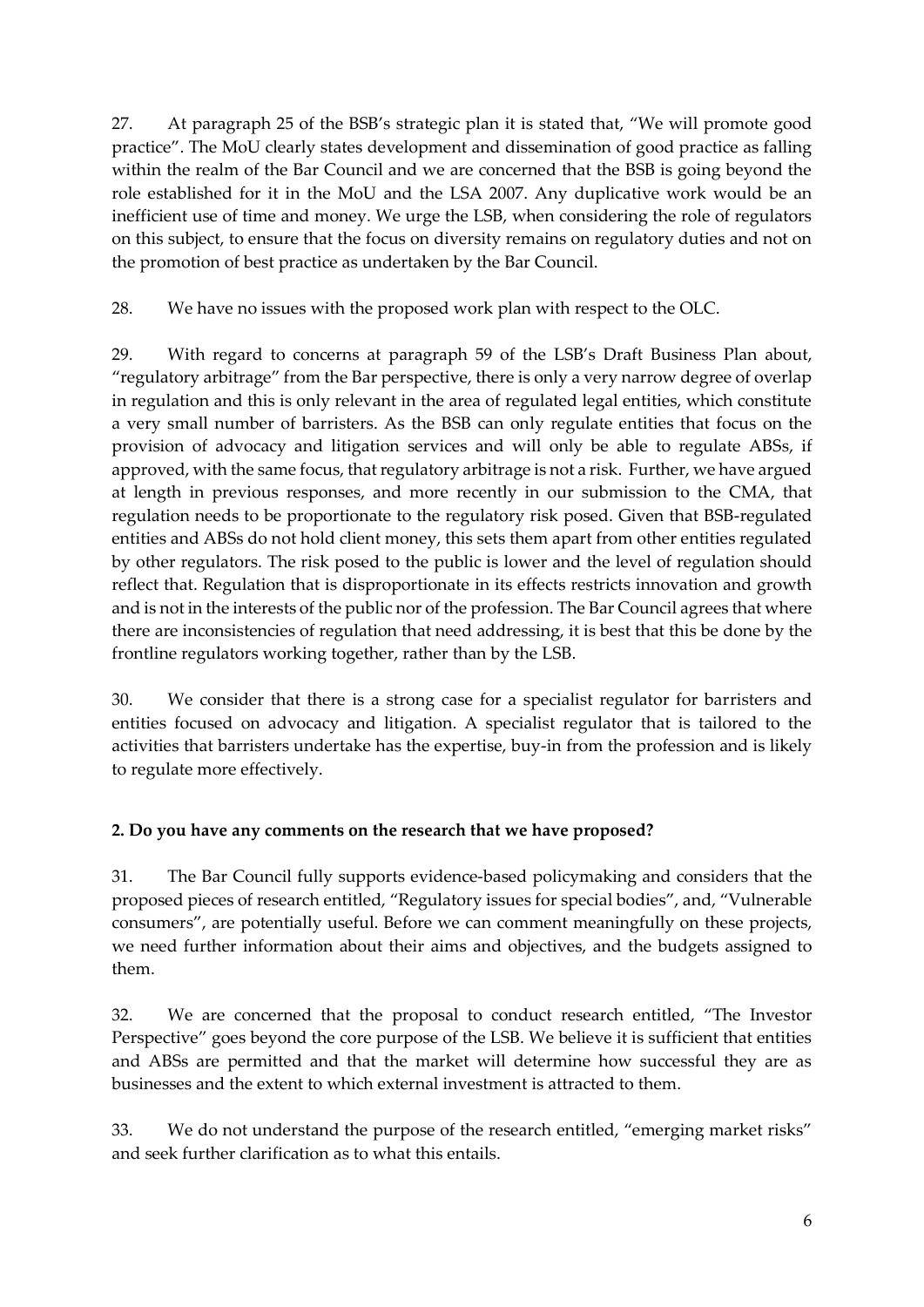### **3. Do you have any comments on the commission we proposed for the Legal Services Consumer Panel?**

34. This would seem a sensible area of research. However if research is undertaken in collaboration with the Legal Services Consumer Panel, it needs to be clear which parts of the legal services sector are being investigated. In the piece of research the panel conducted on unbundling, <sup>6</sup> barristers were omitted from the research despite the fact that, as a referral profession, their services are by their very nature unbundled. We hope this was not the result of a misunderstanding of the work of the Bar.

#### **4. Do you have any comments on the LSB's budget?**

35. We are pleased to see the LSB is continuing to reduce its operating costs but would question the staff costs which seem disproportionately high.

36. We note the relatively low direct cost to lawyers of funding the LSB but would point out that it is not as simple as represented because some LSB and BSB initiatives will also have a financial impact on barristers. For example, compliance with supervision requirements may increase the costs of regulation both for the BSB (with a knock-on impact on barristers' practising certificate fees) and chambers which dedicate time and money to comply with the supervision requirements. These costs will inevitably create a knock-on effect for the consumer through higher fees. We question whether the supervision of chambers is proportionate given chambers' limited role in the provision of legal services. For example, neither chambers nor their individual members are permitted to handle client money and chambers have limited contact with a client's affairs. Unlike lawyer-only entities or ABSs, chambers are not regulated organisations as it is the barrister-members that provide the legal services and not chambers.

**Bar Council 19 February 2016**

**.** 

*For further information please contact Sarah Richardson The General Council of the Bar of England and Wales 289-293 High Holborn, London WC1V 7HZ Direct line: 0207 611 1316 Email: SRichardson@barcouncil.org.uk*

<sup>6</sup> [https://research.legalservicesboard.org.uk/wp-content/media/14-086345-01-Unbundling-Report-](https://research.legalservicesboard.org.uk/wp-content/media/14-086345-01-Unbundling-Report-FINAL_060815.pdf)[FINAL\\_060815.pdf](https://research.legalservicesboard.org.uk/wp-content/media/14-086345-01-Unbundling-Report-FINAL_060815.pdf)